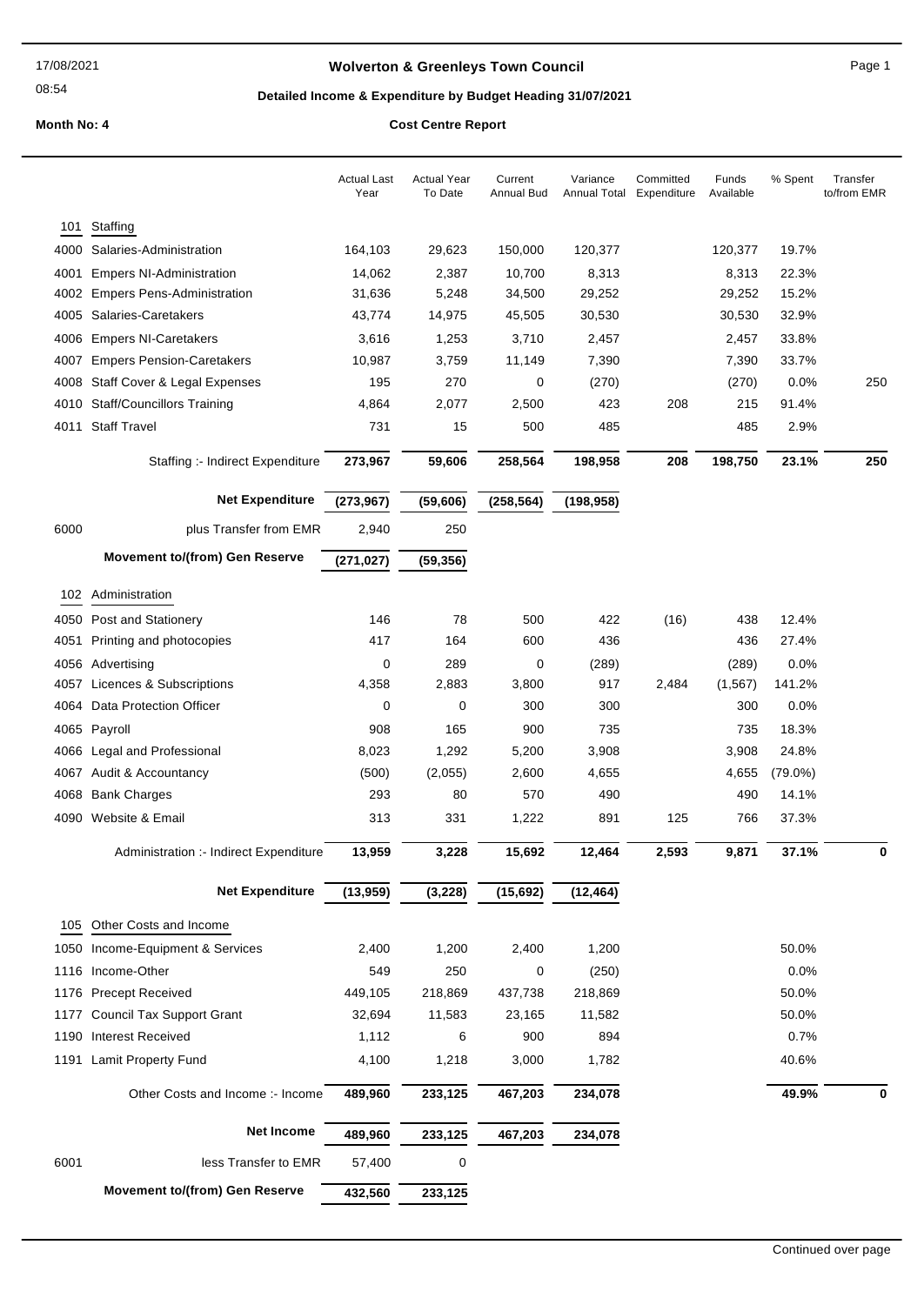## **Wolverton & Greenleys Town Council** Magness Council Page 2

## **Detailed Income & Expenditure by Budget Heading 31/07/2021**

|      |                                           | <b>Actual Last</b><br>Year | <b>Actual Year</b><br>To Date | Current<br>Annual Bud | Variance<br>Annual Total | Committed<br>Expenditure | Funds<br>Available | % Spent | Transfer<br>to/from EMR |
|------|-------------------------------------------|----------------------------|-------------------------------|-----------------------|--------------------------|--------------------------|--------------------|---------|-------------------------|
| 201  | Town Hall-Running                         |                            |                               |                       |                          |                          |                    |         |                         |
|      | 1000 Rent from Tenants                    | 20,232                     | 6,946                         | 20,760                | 13,814                   |                          |                    | 33.5%   |                         |
|      | 1010 Library Recharges                    | 7,000                      | 3,500                         | 7,000                 | 3,500                    |                          |                    | 50.0%   |                         |
| 1110 | Income-Meeting Room                       | 14                         | 0                             | 500                   | 500                      |                          |                    | 0.0%    |                         |
|      | 1116 Income-Other                         | 1,021                      | 761                           | 500                   | (261)                    |                          |                    | 152.2%  |                         |
|      | Town Hall-Running :- Income               | 28,267                     | 11,208                        | 28,760                | 17,552                   |                          |                    | 39.0%   | 0                       |
|      | 4058 IT Costs                             | 7,340                      | 7,912                         | 8,600                 | 688                      |                          | 688                | 92.0%   |                         |
|      | 4100 Rates                                | 5,993                      | 5,993                         | 6,100                 | 107                      |                          | 107                | 98.2%   |                         |
|      | 4101 Water Charges                        | 377                        | 24                            | 400                   | 376                      |                          | 376                | 6.1%    |                         |
| 4110 | Gas                                       | 3,385                      | 856                           | 2,000                 | 1,144                    |                          | 1,144              | 42.8%   |                         |
| 4111 | Electricity                               | 2,508                      | 776                           | 4,325                 | 3,549                    |                          | 3,549              | 17.9%   |                         |
|      | 4115 Telephone                            | 13                         | 16                            | 1,300                 | 1,284                    |                          | 1,284              | 1.2%    |                         |
|      | 4116 Internet                             | 597                        | 163                           | 650                   | 487                      |                          | 487                | 25.0%   |                         |
| 4120 | <b>Town Hall-Minor Expenses</b>           | 294                        | 273                           | 1,500                 | 1,227                    | 270                      | 957                | 36.2%   |                         |
|      | 4125 Town Hall-Maintenance                | 4,693                      | 3,891                         | 1,000                 | (2,891)                  | 190                      | (3,081)            | 408.1%  | 3,958                   |
| 4126 | Cleaning                                  | 5,582                      | 601                           | 7,050                 | 6,449                    | 3                        | 6,446              | 8.6%    |                         |
|      | 4128 Town Hall-Security                   | 1,035                      | 2,250                         | 1,300                 | (950)                    |                          | (950)              | 173.1%  | 2,250                   |
|      | 4140 PWLB-Repayments                      | 40,953                     | 20,476                        | 41,000                | 20,524                   |                          | 20,524             | 49.9%   |                         |
|      | 4315 Equipmt Purchase & Maint.            | 3,339                      | 195                           | 15,500                | 15,306                   |                          | 15,306             | 1.3%    |                         |
|      | Town Hall-Running :- Indirect Expenditure | 76,109                     | 43,426                        | 90,725                | 47,299                   | 463                      | 46,836             | 48.4%   | 6,208                   |
|      | Net Income over Expenditure               | (47, 842)                  | (32, 219)                     | (61, 965)             | (29, 746)                |                          |                    |         |                         |
| 6000 | plus Transfer from EMR                    | $\mathbf 0$                | 6,208                         |                       |                          |                          |                    |         |                         |
|      | <b>Movement to/(from) Gen Reserve</b>     | (47, 842)                  | (26, 011)                     |                       |                          |                          |                    |         |                         |
| 203  | <b>Leased Assets</b>                      |                            |                               |                       |                          |                          |                    |         |                         |
| 4152 | <b>Greenleys Depot</b>                    | 1,768                      | (1,504)                       | 2,000                 | 3,504                    | 30                       | 3,474              | (73.7%) |                         |
|      | 4153 Water Tower                          | 2,084                      | 1,797                         | 500                   | (1,297)                  |                          | (1,297)            | 359.3%  |                         |
|      | 4155 Urban Farm                           | 140                        | 0                             | 500                   | 500                      |                          | 500                | 0.0%    |                         |
|      | Leased Assets :- Indirect Expenditure     | 3,992                      | 293                           | 3,000                 | 2,707                    | 30                       | 2,678              | 10.7%   | 0                       |
|      |                                           |                            |                               |                       |                          |                          |                    |         |                         |
|      | <b>Net Expenditure</b>                    | (3,992)                    | (293)                         | (3,000)               | (2,707)                  |                          |                    |         |                         |
|      | 210 Allotments                            |                            |                               |                       |                          |                          |                    |         |                         |
| 1020 | <b>Community Orchard</b>                  | 47                         | 0                             | 58                    | 58                       |                          |                    | 0.0%    |                         |
|      | 1021 Hodge Furze                          | 51                         | (50)                          | 0                     | 50                       |                          |                    | 0.0%    |                         |
|      | 1022 Old Wolverton                        | 675                        | 5                             | 706                   | 701                      |                          |                    | 0.7%    |                         |
|      | 1023 Stacey Hill                          | 5,591                      | 69                            | 5,809                 | 5,740                    |                          |                    | 1.2%    |                         |
|      | Allotments :- Income                      | 6,364                      | 24                            | 6,573                 | 6,549                    |                          |                    | 0.4%    | 0                       |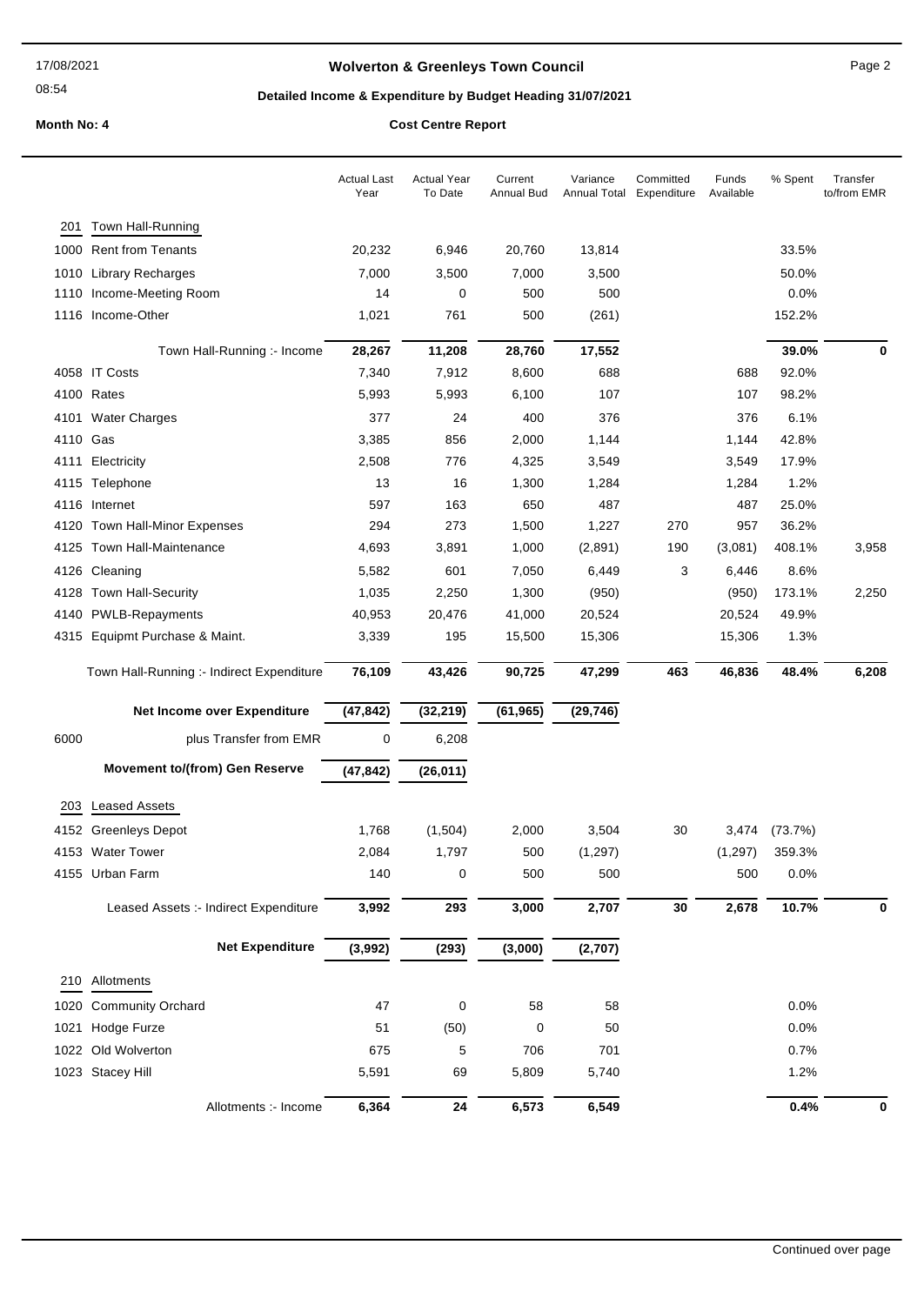#### 17/08/2021

#### 08:54

## **Wolverton & Greenleys Town Council** Magness Council Page 3

# **Detailed Income & Expenditure by Budget Heading 31/07/2021**

|          |                                                 | <b>Actual Last</b><br>Year | <b>Actual Year</b><br>To Date | Current<br><b>Annual Bud</b> | Variance<br>Annual Total | Committed<br>Expenditure | Funds<br>Available | % Spent | Transfer<br>to/from EMR |
|----------|-------------------------------------------------|----------------------------|-------------------------------|------------------------------|--------------------------|--------------------------|--------------------|---------|-------------------------|
| 4209 BIB |                                                 | 0                          | 30                            | 0                            | (30)                     |                          | (30)               | 0.0%    |                         |
|          | 4400 General Allotment Costs                    | 404                        | 0                             | 0                            | 0                        |                          | 0                  | 0.0%    |                         |
|          | 4405 Stacey Hill Expenses                       | 1,854                      | 789                           | 1,750                        | 961                      | 68                       | 893                | 49.0%   |                         |
| 4407     | Old Wolverton                                   | 429                        | 17                            | 490                          | 473                      |                          | 473                | 3.5%    |                         |
|          | 4408 Orchard Allotments                         | 332                        | 8                             | 350                          | 342                      |                          | 342                | 2.2%    |                         |
|          | Allotments :- Indirect Expenditure              | 3,018                      | 844                           | 2,590                        | 1,746                    | 68                       | 1,678              | 35.2%   | 0                       |
|          | Net Income over Expenditure                     | 3,346                      | (820)                         | 3,983                        | 4,803                    |                          |                    |         |                         |
|          |                                                 |                            |                               |                              |                          |                          |                    |         |                         |
| 301      | <b>Community Grants</b>                         |                            |                               |                              |                          |                          |                    |         |                         |
|          | 1117 Income-Grants                              | 30,254                     | (7,600)                       | 0                            | 7,600                    |                          |                    | 0.0%    | 7,600                   |
|          | Community Grants :- Income                      | 30,254                     | (7,600)                       | 0                            | 7,600                    |                          |                    |         | 7,600                   |
|          | 4200 Remembrance                                | 38                         | 69                            | 700                          | 631                      |                          | 631                | 9.8%    |                         |
|          | 4201 Grants                                     | 9,540                      | 7,000                         | 8,000                        | 1,000                    | 406                      | 595                | 92.6%   | 7,000                   |
| 4207 CAB |                                                 | 0                          | 0                             | 7,500                        | 7,500                    |                          | 7,500              | 0.0%    |                         |
|          | 4379 New Projects                               | 698                        | 247                           | 0                            | (247)                    |                          | (247)              | 0.0%    | 247                     |
|          | <b>Community Grants :- Indirect Expenditure</b> | 10,276                     | 7,316                         | 16,200                       | 8,884                    | 406                      | 8,478              | 47.7%   | 7,247                   |
|          | Net Income over Expenditure                     | 19,978                     | (14, 916)                     | (16, 200)                    | (1, 284)                 |                          |                    |         |                         |
| 6000     | plus Transfer from EMR                          | 0                          | 14,847                        |                              |                          |                          |                    |         |                         |
| 6001     | less Transfer to EMR                            | 19,000                     | 0                             |                              |                          |                          |                    |         |                         |
|          | <b>Movement to/(from) Gen Reserve</b>           | 978                        | (69)                          |                              |                          |                          |                    |         |                         |
| 305      | <b>Community Projects</b>                       |                            |                               |                              |                          |                          |                    |         |                         |
| 1100     | Income-Newsletter & Adverts                     | 1,818                      | 778                           | 3,000                        | 2,222                    |                          |                    | 25.9%   |                         |
|          | 1125 Hodge Lea Meeting Place                    | 795                        | 671                           | 4,500                        | 3,829                    |                          |                    | 14.9%   |                         |
|          | Community Projects :- Income                    | 2,613                      | 1,449                         | 7,500                        | 6,051                    |                          |                    | 19.3%   | 0                       |
|          | 4230 Floodlight Running Costs                   | 220                        | 165                           | 375                          | 210                      |                          | 210                | 44.1%   |                         |
| 4231     | Digital Inclusion                               | (59)                       | 0                             | 1,000                        | 1,000                    |                          | 1,000              | 0.0%    |                         |
|          | 4235 Newsletter Costs                           | 18,012                     | 4,396                         | 15,500                       | 11,104                   | 640                      | 10,464             | 32.5%   |                         |
| 4261     | Hodge Lea Meeting Place                         | 3,696                      | 1,825                         | 4,500                        | 2,675                    |                          | 2,675              | 40.6%   |                         |
|          | 4263 Greenleys Community Garden                 | 0                          | 0                             | 0                            | 0                        | (1,025)                  | 1,025              | 0.0%    |                         |
|          | 4265 Youth work                                 | 0                          | 0                             | 500                          | 500                      |                          | 500                | 0.0%    |                         |
|          | 4379 New Projects                               | 1,534                      | 0                             | 10,000                       | 10,000                   | 108                      | 9,892              | 1.1%    |                         |
|          | Community Projects :- Indirect Expenditure      | 23,403                     | 6,387                         | 31,875                       | 25,488                   | (277)                    | 25,765             | 19.2%   | 0                       |
|          | Net Income over Expenditure                     | (20, 790)                  | (4,937)                       | (24, 375)                    | (19, 438)                |                          |                    |         |                         |
| 6000     | plus Transfer from EMR                          | 1,093                      | 0                             |                              |                          |                          |                    |         |                         |
|          | <b>Movement to/(from) Gen Reserve</b>           | (19, 697)                  | (4, 937)                      |                              |                          |                          |                    |         |                         |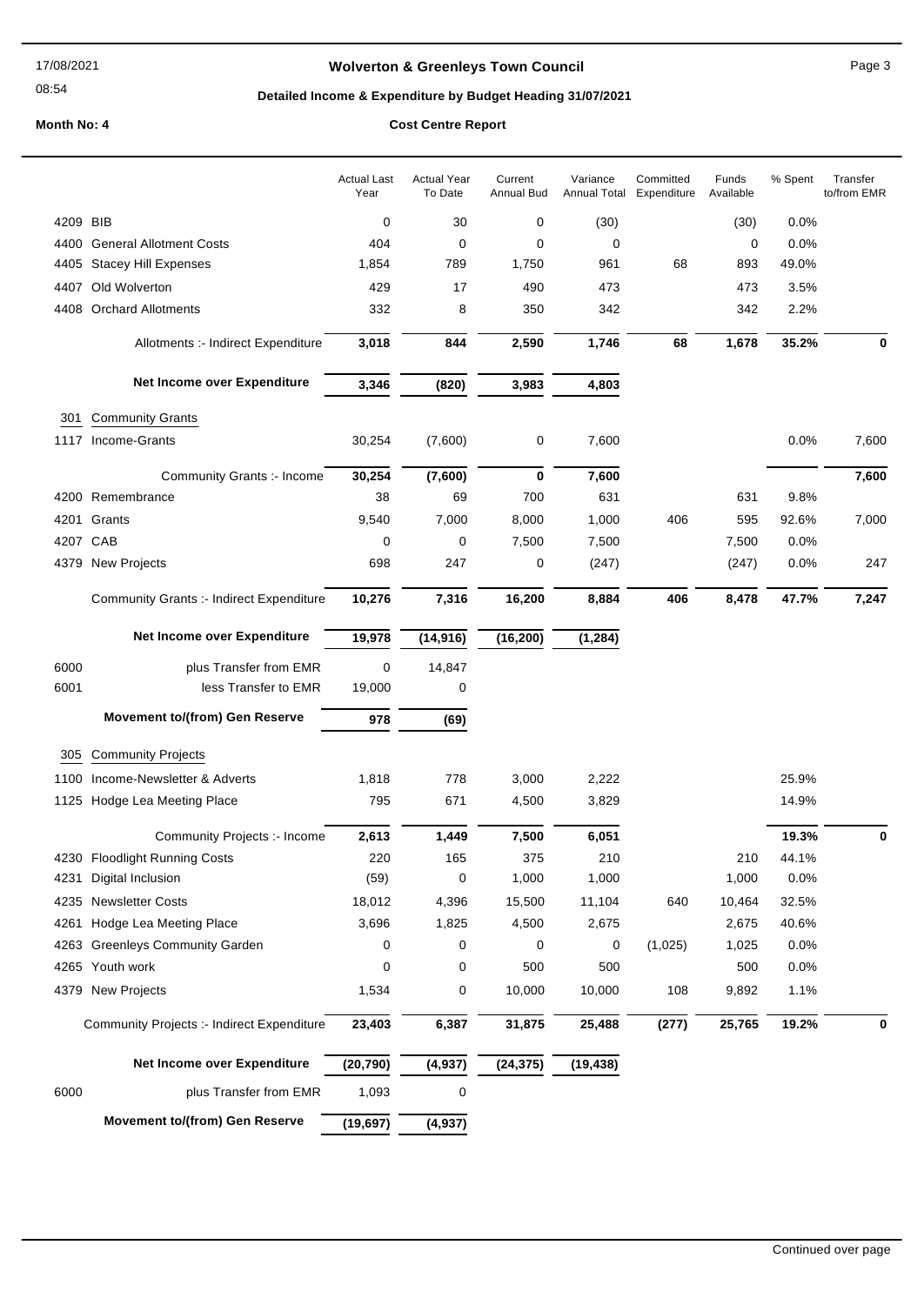## **Wolverton & Greenleys Town Council** Magnetic Page 4

## **Detailed Income & Expenditure by Budget Heading 31/07/2021**

|      |                                                        | <b>Actual Last</b><br>Year | <b>Actual Year</b><br>To Date | Current<br>Annual Bud | Variance<br>Annual Total | Committed<br>Expenditure | Funds<br>Available | % Spent       | Transfer<br>to/from EMR |
|------|--------------------------------------------------------|----------------------------|-------------------------------|-----------------------|--------------------------|--------------------------|--------------------|---------------|-------------------------|
| 310  | <b>Community Events</b>                                |                            |                               |                       |                          |                          |                    |               |                         |
|      | 1105 Income-Twinning                                   | 0                          | 0                             | 1,000                 | 1,000                    |                          |                    | 0.0%          |                         |
|      | 1106 Income - Fireworks                                | 0                          | 0                             | 2,300                 | 2,300                    |                          |                    | 0.0%          |                         |
|      | 1107 Income - Town Trail App                           | $\mathbf 0$                | 0                             | 500                   | 500                      |                          |                    | 0.0%          |                         |
|      | 1108 Income-New projects                               | (350)                      | 0                             | 0                     | 0                        |                          |                    | 0.0%          |                         |
|      | 1109 Income - Summer Festival                          | (120)                      | 0                             | 0                     | 0                        |                          |                    | 0.0%          |                         |
|      | Community Events :- Income                             | (470)                      | 0                             | 3,800                 | 3,800                    |                          |                    | 0.0%          | 0                       |
|      | 4274 Summer Festival                                   | 519                        | 0                             | 2,500                 | 2,500                    |                          | 2,500              | 0.0%          |                         |
|      | 4275 Town Twinning                                     | 50                         | 0                             | 1,000                 | 1,000                    |                          | 1,000              | 0.0%          |                         |
|      | 4277 Fireworks                                         | 0                          | 1,563                         | 8,500                 | 6,938                    | 1,388                    | 5,550              | 34.7%         |                         |
|      | 4278 Lantern Festival                                  | 1,821                      | 0                             | 5,140                 | 5,140                    |                          | 5,140              | 0.0%          |                         |
|      |                                                        |                            |                               |                       |                          |                          |                    |               |                         |
|      | <b>Community Events :- Indirect Expenditure</b>        | 2,390                      | 1,563                         | 17,140                | 15,578                   | 1,388                    | 14,190             | 17.2%         | $\bf{0}$                |
|      | Net Income over Expenditure                            | (2,860)                    | (1, 563)                      | (13, 340)             | (11, 778)                |                          |                    |               |                         |
| 6000 | plus Transfer from EMR                                 | 1,038                      | 0                             |                       |                          |                          |                    |               |                         |
| 6001 | less Transfer to EMR                                   | (574)                      | 0                             |                       |                          |                          |                    |               |                         |
|      | <b>Movement to/(from) Gen Reserve</b>                  | (1, 248)                   | (1, 562)                      |                       |                          |                          |                    |               |                         |
|      |                                                        |                            |                               |                       |                          |                          |                    |               |                         |
| 401  | Town Upkeep                                            |                            |                               |                       |                          |                          |                    |               |                         |
| 4209 | <b>BIB</b>                                             | 2,556                      | 37                            | 2,500                 | 2,463                    | 833                      | 1,629              | 34.8%         |                         |
| 4300 | Christmas Lights Running                               | 0                          | 16                            | 250                   | 234                      |                          | 234                | 6.2%          |                         |
| 4302 | Dog Waste Collection                                   | 12,713                     | 3,046                         | 12,000                | 8,954                    |                          | 8,954              | 25.4%         |                         |
| 4303 | <b>Road Sweeping</b>                                   | 1,653                      | 0                             | 0                     | 0                        |                          | 0                  | 0.0%          |                         |
|      | 4310 Caretaker Costs<br>4315 Equipmt Purchase & Maint. | 276<br>0                   | 57<br>0                       | 100<br>0              | 43<br>0                  | 37                       | 43                 | 57.0%<br>0.0% |                         |
|      |                                                        |                            | 231                           |                       | 13,769                   | 700                      | (37)<br>13,069     | 6.6%          | 187                     |
| 4319 | 4316 Planting<br>Weed Machine Operation                | 15,263<br>0                | 954                           | 14,000<br>0           | (954)                    |                          | (954)              | 0.0%          |                         |
|      | 4320 Vehicle Running Costs                             | 2,571                      | 603                           | 2,000                 | 1,397                    | 265                      | 1,132              | 43.4%         |                         |
|      |                                                        |                            |                               |                       |                          |                          |                    |               |                         |
|      | Town Upkeep :- Indirect Expenditure                    | 35,033                     | 4,944                         | 30,850                | 25,907                   | 1,836                    | 24,071             | 22.0%         | 187                     |
|      | <b>Net Expenditure</b>                                 | (35, 033)                  | (4, 944)                      | (30, 850)             | (25, 907)                |                          |                    |               |                         |
| 6000 | plus Transfer from EMR                                 | 2,223                      | 187                           |                       |                          |                          |                    |               |                         |
| 6001 | less Transfer to EMR                                   | 240                        | 0                             |                       |                          |                          |                    |               |                         |
|      | <b>Movement to/(from) Gen Reserve</b>                  | (33,050)                   | (4, 756)                      |                       |                          |                          |                    |               |                         |
| 405  | Town Upkeep-Projects                                   |                            |                               |                       |                          |                          |                    |               |                         |
| 4315 | Equipmt Purchase & Maint.                              | 0                          | 0                             | 0                     | 0                        | 950                      | (950)              | 0.0%          |                         |
| 4370 | Christmas Lights                                       | 23,482                     | 0                             | 18,000                | 18,000                   | 276                      | 17,724             | 1.5%          |                         |
|      | 4379 New Projects                                      | 2,000                      | 0                             | 0                     | $\pmb{0}$                |                          | 0                  | 0.0%          |                         |
|      | Town Upkeep-Projects :- Indirect Expenditure           | 25,482                     | 0                             | 18,000                | 18,000                   | 1,226                    | 16,774             | 6.8%          | 0                       |
|      | <b>Net Expenditure</b>                                 | (25, 482)                  | 0                             | (18,000)              | (18,000)                 |                          |                    |               |                         |
| 6000 | plus Transfer from EMR                                 | 1,289                      | 0                             |                       |                          |                          |                    |               |                         |
|      |                                                        |                            |                               |                       |                          |                          |                    |               |                         |